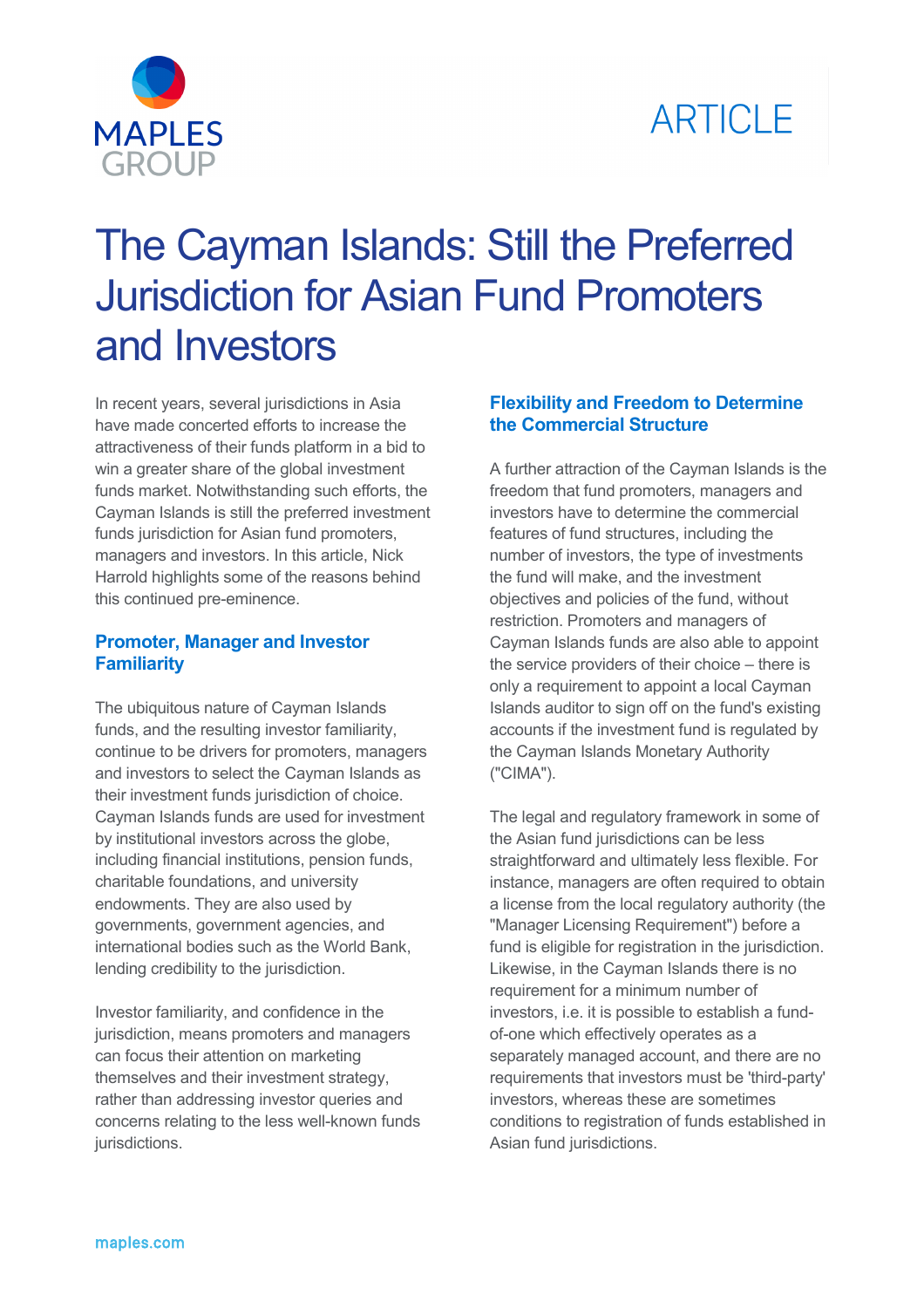# **Simplicity, Speed to Market and Cost**

The simplicity of establishing Cayman Islands funds, as well as the speed to market, both continue to play a role in influencing the decision of promoters and managers in using the jurisdiction. There are typically no prelaunch approvals required by CIMA. This contrasts with some Asian fund jurisdictions where the Manager Licensing Requirement must be satisfied before a fund can launch.

In terms of cost, one argument that is sometimes put forward by Asian fund jurisdictions is that establishing a fund in their jurisdiction can help to reduce fund establishment costs as there is only a need to appoint local 'onshore' counsel in that jurisdiction, with no need to also appoint offshore counsel, thereby reducing legal spend. In practice, this cost-saving can be illusory, since the more prescriptive nature of the fund structure, the additional regulatory compliance burden (which can in some cases include a requirement for substance in the relevant jurisdiction), as well as the inherent uncertainty in the tax position (described below), can all increase structuring, advisory and ongoing compliance costs, as compared with the more well-trodden path of establishing funds in the Cayman Islands.

## **Tax Treatment**

Another reason why fund promoters, managers and investors choose the Cayman Islands to establish investment funds relates to the tax treatment. Cayman Islands funds provide a tax-neutral platform to prevent additional layers of foreign taxation to investors from multiple jurisdictions over and above (the investors') home country tax. A similar approach is taken concerning promoters, managers and advisers with no Cayman Islands taxes levied in respect of amounts returned to them in addition to their home country tax. In this regard, it should be noted that the OECD's Forum on Harmful Tax

Practices has given the Cayman Islands its highest rating of "not harmful["1](#page-1-0).

Recently, some Asian fund jurisdictions have begun to offer tax concessions that seek to more clearly exempt investment fund level incentive fees and / or the return of such incentive fees to fund parties in the form of carried interest from certain onshore taxes that would otherwise apply. In practice, the criteria and conditions to be satisfied to qualify for such concessions are often complex. For example, investment fund incentive fees are often only exempt from taxes if a fund is a qualifying investment fund and invests in certain approved asset classes. Likewise, the carried interest exemption: (i) may only be available to certain qualifying recipients who are providing services to qualifying investment funds; (ii) is often only applicable to certain types of payments; and (iii) is only available if the payment relates to returns on investment made in respect of certain asset classes.

Whereas the default position in the Cayman Islands is there are no additional local taxes imposed, in most Asian fund jurisdictions, the default position is tax is payable and the burden is invariably on the fund parties to establish that an available exemption applies. This can lead to uncertainty for promoters, managers and investors and it can also lead to increased lawyer, auditor and tax adviser costs in obtaining advice on an ongoing basis (from the relevant advisers). Assuming the attraction of tax concessions is that they can lower the overall tax burden for fund promoters, managers and related parties who are located in and receiving monies in such Asian jurisdictions, it is worthwhile noting that in many cases the onshore tax concessions are equally available to Cayman Islands investment funds, and their related parties, often without material cost or additional compliance (apart from the appointment of an authorised local representative).

 $\overline{a}$ 

<span id="page-1-0"></span><sup>1</sup> [https://www.oecd.org/tax/beps/harmful-tax-practices-peer](https://www.oecd.org/tax/beps/harmful-tax-practices-peer-review-results-on-preferential-regimes.pdf)[review-results-on-preferential-regimes.pdf](https://www.oecd.org/tax/beps/harmful-tax-practices-peer-review-results-on-preferential-regimes.pdf)